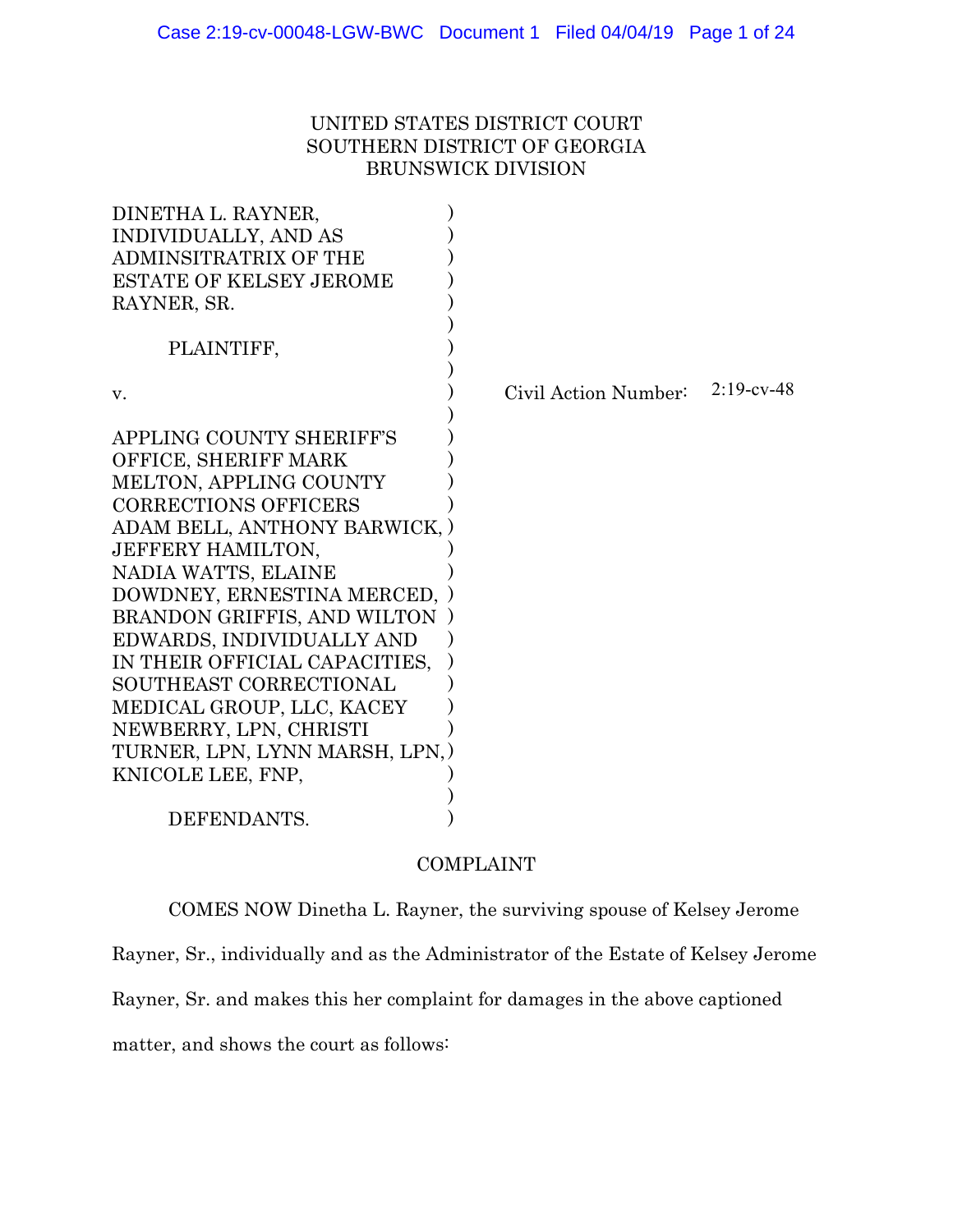#### I. JURISDICTION AND VENUE

- 1. This is an action for damages pursuant to 42 U.S.C. § 1983 based upon the violations of Plaintiffs' rights under the Fourth, Fifth, and Fourteenth Amendments to the United States Constitution. Jurisdiction exists pursuant to 28 U.S.C. § 1331 and 1343 based on 42 U.S.C. §1983 and questions of federal constitutional law. Supplemental jurisdiction over Plaintiffs' state law claims is pursuant to 28 U.S.C. §1367.
- 2. Venue is proper in this District under 28 U.S.C. § 1391(b)(1) because at least one Defendant resides in this judicial district. This District also is an appropriate venue for this action under 28 U.S.C. § 1391(b)(2) because all or at least a substantial part of the events or omissions giving rise to the claims asserted herein occurred in this judicial district.

#### PARTIES

- 3. Plaintiff DINETHA L. RAYNER is an individual who is the duly appointed administratrix of the estate of the late Kelsey Jerome Rayner, Sr. (hereinafter "Mr. Rayner"). Plaintiff submits herself to the jurisdiction of this court.
- 4. Defendant APPLING COUNTY SHERIFF'S OFFICE is a branch of the county government of Appling County, Georgia which administers the customs, policies, and practices at the Appling County Jail.
- 5. Defendant MARK MELTON is and at all relevant times was the Sheriff of Appling County, and a law enforcement officer for Appling County and had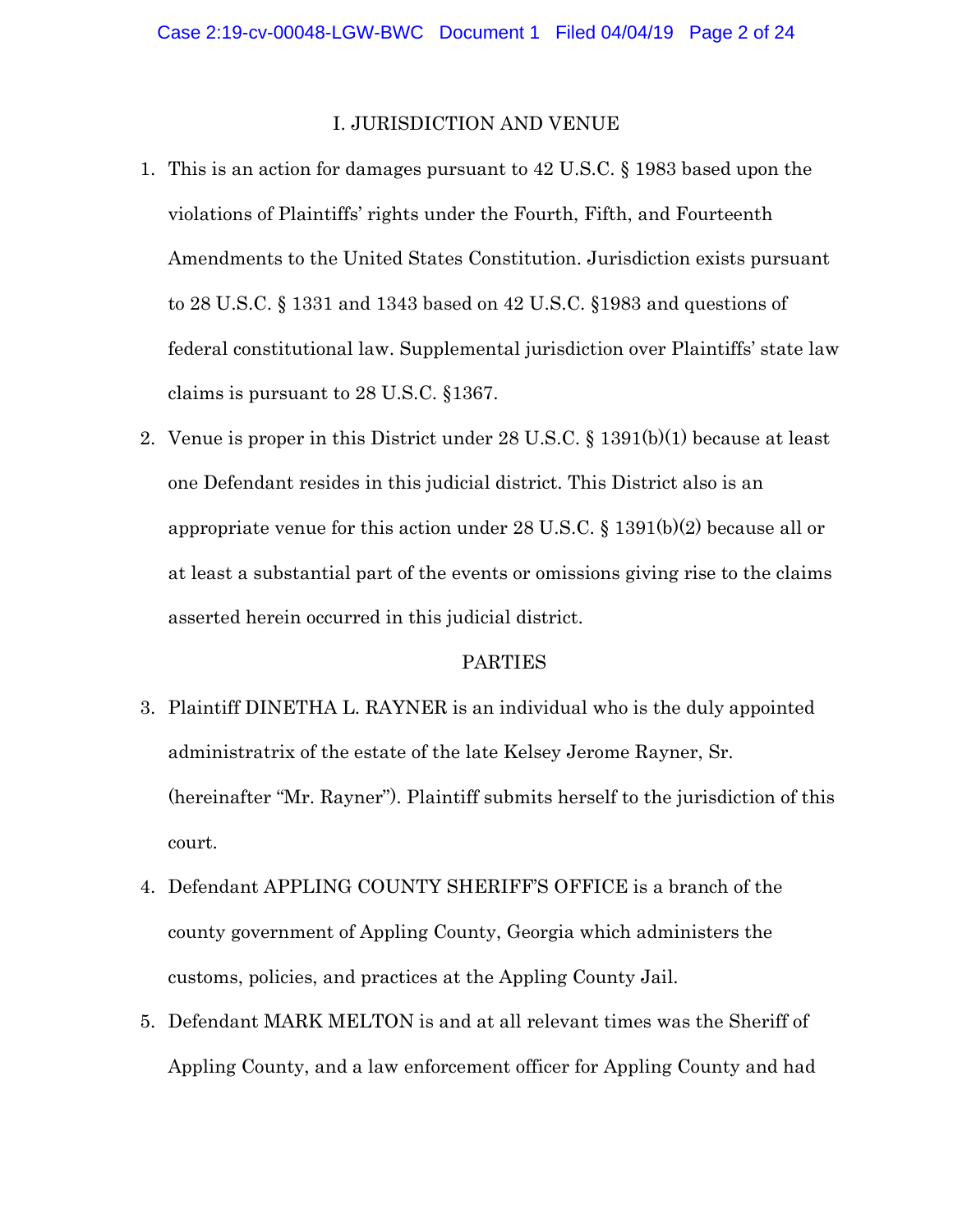supervisory and managerial authority over the Appling County Sheriff's Department. In his capacity as Sheriff of Appling County, said Defendant is responsible for the management and operation of the Appling County Sheriff's Department and specifically responsible for ensuring that the sheriff's deputies and corrections officers of the Appling County Sheriff's Department complied with the color and pretense of the federal and state laws as well as the ordinances, regulations, customs, and usages of the State of Georgia and the Appling County Sheriff's Department. Furthermore, said Defendant is responsible for the policies, practices, customs and regulations of the Appling County Sheriff's Department; and for the hiring, training, supervision and discipline of agents, employees and deputies of the Appling County Sheriff's Department. Said Defendant is sued both in his official and individual capacities. Said Defendant is a resident and citizen of the State of Georgia and may be served with process at his place of employment, 560 Barnes Street, Baxley, GA.

6. Corrections Officers ADAM BELL, ANTHONY BARWICK, JEFFERY HAMILTON, NADIA WATTS, ELAINE DOWDNEY, ERNESTINA MERCED, BRANDON GRIFFIS, and WILTON EDWARDS were, at all times relevant to this matter, employees of the Appling County Sheriff's Office, and responsible for Mr. Rayner's safety and security. At all times relevant to this matter, said corrections officers were acting under color and pretense of the federal and state laws as well as the ordinances, regulations, customs, and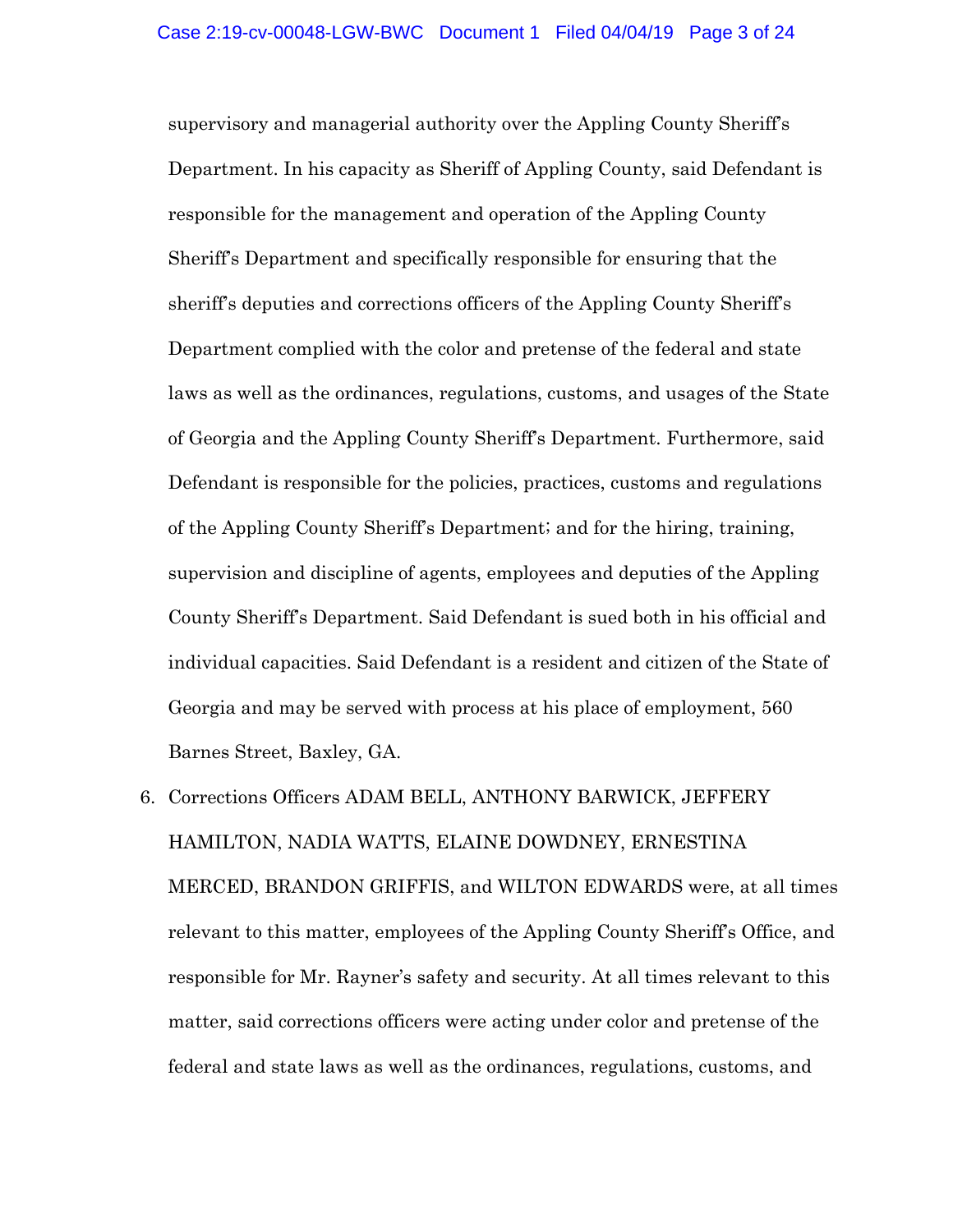usages of the State of Georgia and the Appling County Sheriff's Department. Said Defendants are sued both in their official and individual capacities. Said Defendants are residents and citizens of the State of Georgia and may be served with process at their place of employment, 560 Barnes Street, Baxley, GA.

- 7. Defendant SOUTHEAST CORRECTIONAL MEDICAL GROUP LLC (hereinafter "SECMG") is a limited liability company contracted by Defendant Appling County or Appling County Sheriff's Office or was acting as Defendant Appling County or Appling County Sheriff's Office's agent. Defendant was acting under color of state law at the indicated times.
- 8. Defendant Kacey Newberry, LPN, is a licensed nurse practitioner employed by Defendant SECMG or was acting as Defendant SECMG's agent at all times material to this matter. Defendant was acting under color of state law at the indicated times.
- 9. Defendant Christi Turner, LPN, is a licensed nurse practitioner employed by Defendant SECMG or was acting as Defendant SECMG's agent at all times material to this matter. She is the head nurse at the Appling County Jail and the Clinical Site Coordinator. Defendant was acting under color of state law at the indicated times.
- 10.Defendant Knicole Lee, FNP, is a Family Nurse Practitioner employed by Defendant SECMG or was acting as Defendant SECMG's agent at all times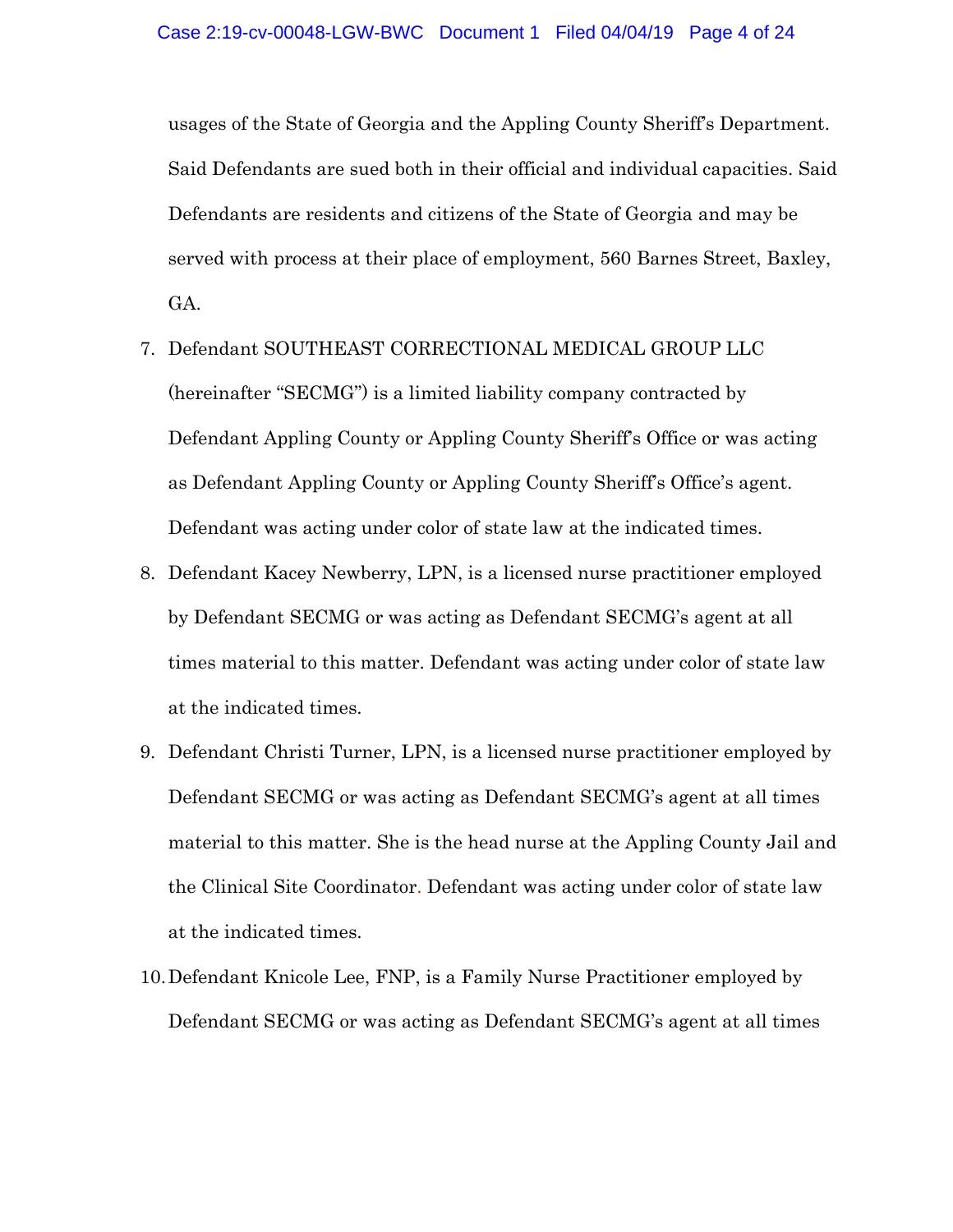#### Case 2:19-cv-00048-LGW-BWC Document 1 Filed 04/04/19 Page 5 of 24

material to this matter. Defendant was acting under color of state law at the indicated times.

- 11.Lynn Marsh, LPN, is a licensed nurse practitioner employed by Defendant SECMG or was acting as Defendant SECMG's agent at all times material to this matter. Defendant was acting under color of state law at the indicated times.
- 12.Plaintiff pleads and states that Defendants and their agents and employees, acted willfully and wantonly toward Mr. Rayner, proximately causing his death. Therefore, no immunity applies in this matter. Moreover, Defendants have exhibited a pattern and practice of ignoring and violating the rights of the citizens of Georgia, including the decedent, which proximately caused the death of Mr. Rayner and, furthermore, negligently supervised and trained their employees despite their knowledge of the need to do so.

### II. FACTS

13.On or about October 1, 2016, Defendants Appling County Sheriff's Office and SECMG signed a Correctional Health Services Agreement. Per its terms the agreement continued in force through September 30, 2017. Said contract provided that

> SECMG will provide emergency medical treatment to inmates as necessary and appropriate on site. With the assistance of the Sheriff's officers and 911 services, SECMG will arrange for emergency service to be provided at local hospitals. Appling County Sheriff's Office will be responsible for the cost of emergency transportation and treatment.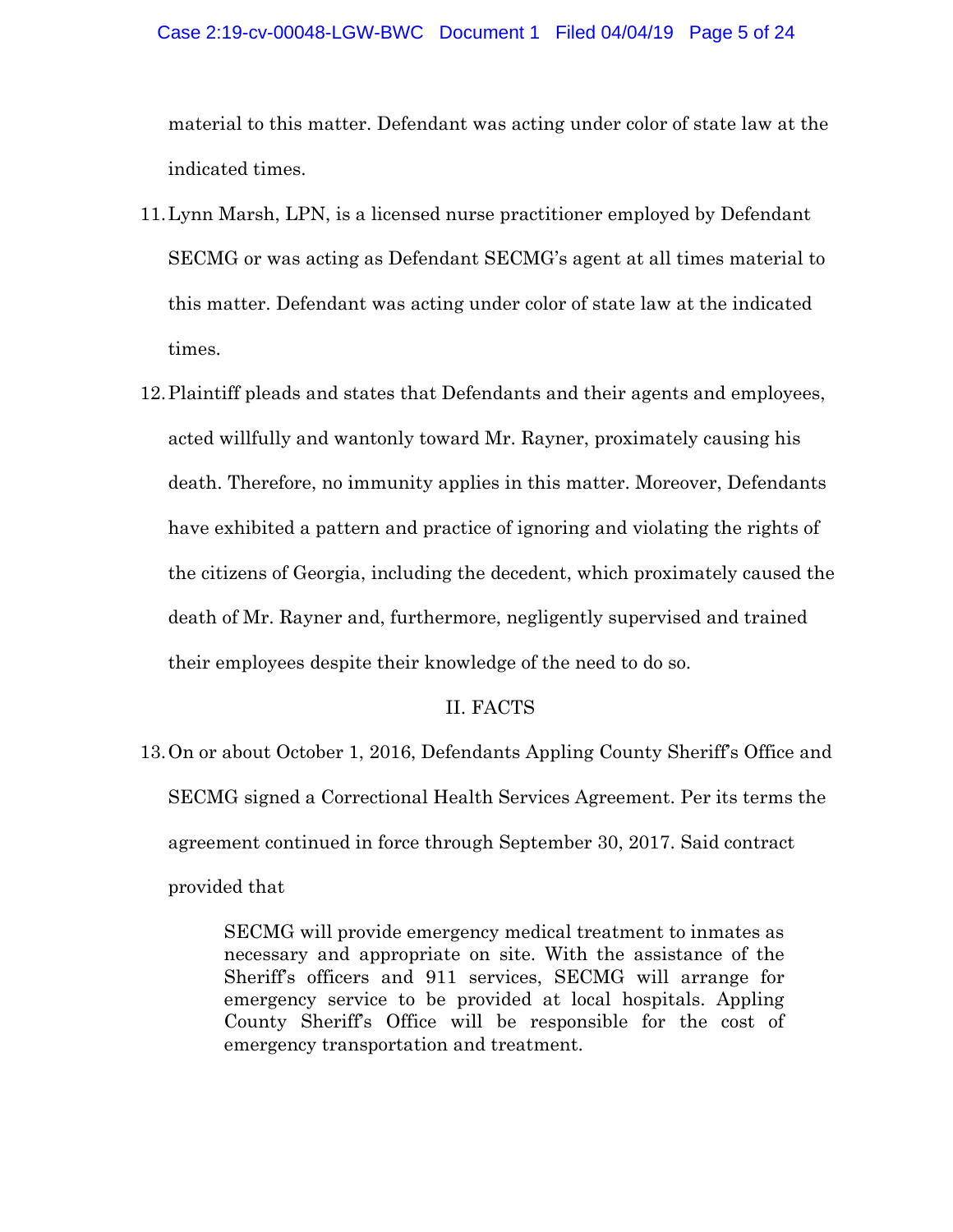- 14.On April 16, 2017 at about 1:40 P.M., Mr. Rayner was arrested for Theft by Taking by officers of the Baxley Police Department. He was subsequently booked into the Appling County Jail.
- 15.On April 17, 2017, at about 10:45 A.M. employees of SECMG did Mr. Rayner's Medical intake and triage/receiving screening.
- 16.The medical history taken from Mr. Rayner showed he had suffered a nervous breakdown in 2008, that he had a history of prescribed use of Risperdal and Prozac, and that he had been diagnosed with manic depression and schizophrenia.
- 17.On April 18, 2017 at 4:53 P.M. Mr. Rayner bonded out of the Appling County Jail.
- 18.On June 28, 2017 at 6:55 P.M. Mr. Rayner was arrested for theft of services and no business license at Fred's Store on South Main Street.
- 19.On June 28, 2017 at about 9:30 A.M. employees of SECMG did Mr. Rayner's Medical intake and triage/receiving screening.
- 20.The medical history taken from Mr. Rayner at that time revealed a history of bipolar depression, prior use of medications for his psychological health including Vistaril and Clonidine. He had also been hospitalized in 2012 for a nervous breakdown.
- 21.At the time of Mr. Rayner's medical evaluation, he was showing signs of depression including crying and rapid speech.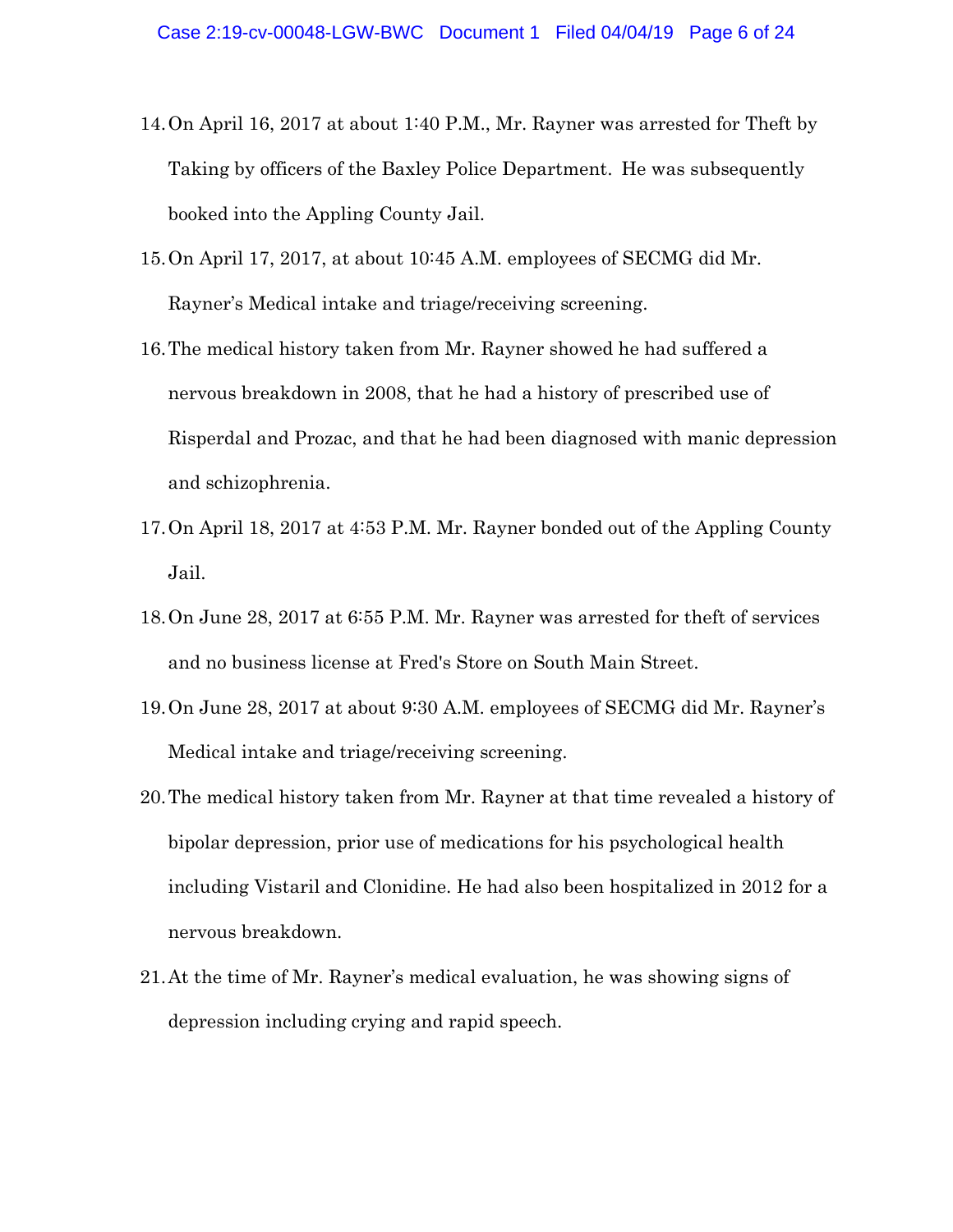- 22.On Thursday, June 29, 2017 Mr. Rayner complains of chest pains and is taken to the local ER for tests. Test results are normal and he is returned to the Jail.
- 23.On Friday, June 30, 2017 Mr. Rayner bonds out and is released.
- 24.On Friday, July 14, 2017 Mr. Rayner's bonding company comes off their bond on the misdemeanor charges at the request of the Appling County Sherriff's Department. However, the bond remained in force as to the pending felony charge according to the Appling County District Attorney.
- 25.On Saturday, July 15, 2017, Mr. Rayner was arrested for making harassing phone calls and disorderly conduct by deputies of the Appling Co Sheriff's Department.
- 26.On Sunday, July 16, 2017 at about 9:15 A.M., Knicole Lee, FNP, and Lynn Marsh, LPN, both employees of SECMG performed medical intake and triage/receiving screening of Mr. Rayner.
- 27.The medical history taken at the time of this visit was consistent with his prior history given on his prior intakes.
- 28.Medical intake revealed an abnormality in that Mr. Rayner had a fever of 99.9 degrees at the time of intake on 10:37 AM.
- 29.On July 16, 2017 during his intake by SECMG employees, new orders were given for the administration of Claritin and Vistaril by Knicole Lee, FNP, and Lynn Marsh, LPN."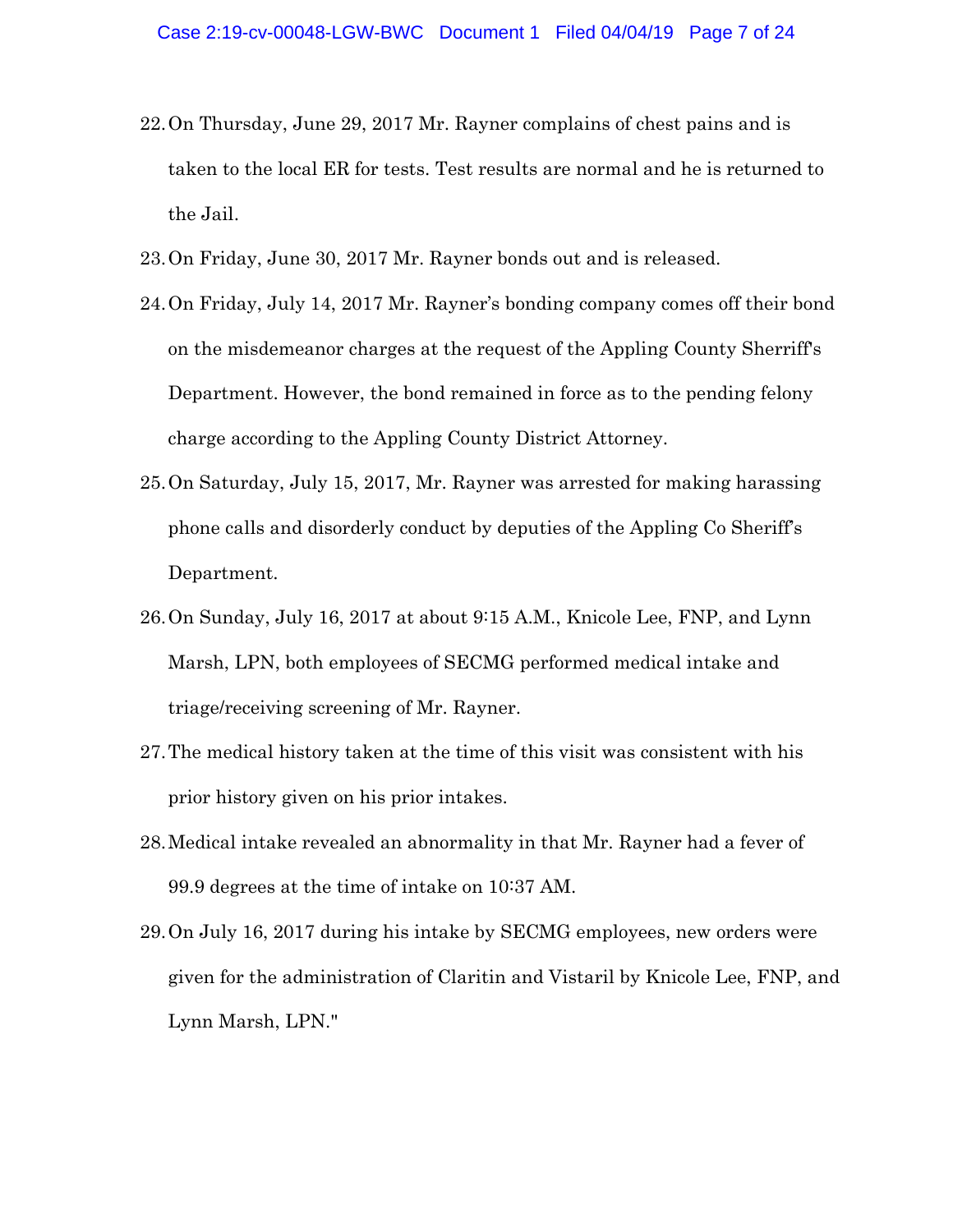- 30.On July 16, 2017 as a result of conflicts with other inmates Mr. Rayner was placed in administrative segregation, and on July 22, 2017 he was placed in Segregation Cell #4.
- 31.On Thursday, July 20, 2017 at about 1:50 P.M. Christi Turner, LPN, noted that "Rayner complains to nurse of low back and stomach pains. Dipstick UA done. Results show bilirubin high." From this date until his death Mr. Rayner continued to exhibit signs of intense stomach pain, but neither the Appling County Sheriff's Department nor the medical staff of SECMG made any effort to address his continued pain or complaints.
- 32.On Friday, July 21, 2017 at 10:19 A.M., Kacey Newberry, LPN, an employee of SECMG, noted in Mr. Rayner's chart that, "Rayner complains of stomach pain, seen by the nurse and blood work ordered for Saturday, June 22, 2017. Bowel sounds and vitals check out normal."
- 33.Christi Turner, LPN, ordered the lab work and ordered that it be done on July 22, 2017.
- 34.No vital signs were recorded in the notes of the visit during which Mr. Rayner had complained of stomach and back pain.
- 35.Knicole Lee, FNP, an employee of SECMG, noted in Mr. Rayner's Chart that, "Physician orders CBC, CMP, INR, and FE." The samples for the lab tests were to be taken on Saturday, July 22, 2017.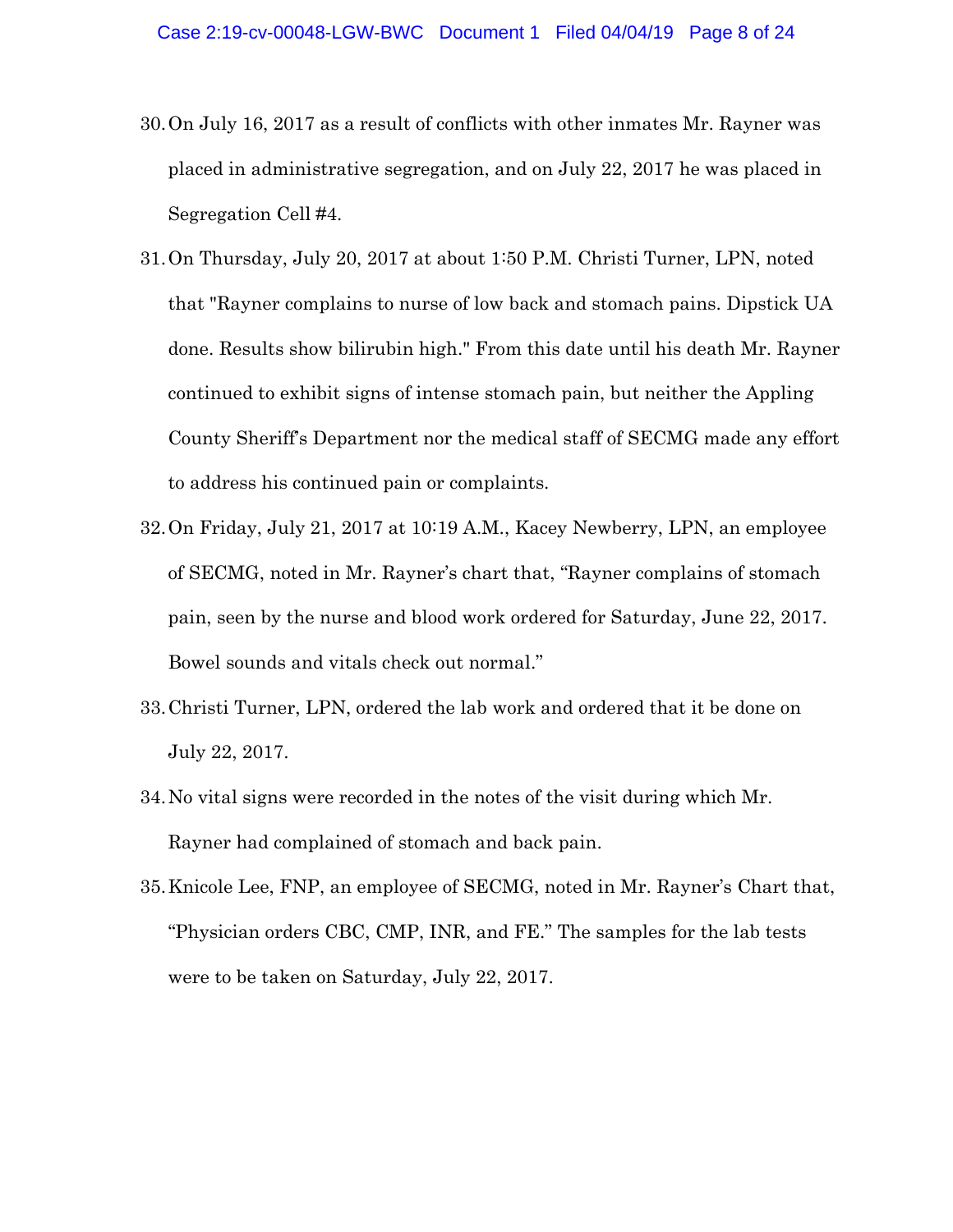- 36.On July 21, 2017, the other occupants of Segregation Cell #4 were taken away, and Mr. Rayner was alone in Segregation Cell #4 from that date until the date of his death.
- 37.At the time of the events giving rise to Plaintiff's complaint, Kacey Newberry, LPN, who had been assigned to the Appling County Jail since May 2017, was being trained as a correctional nurse.
- 38.On July 22, 2017, Kacey Newberry, LPN, was present at the Appling County Jail for the purpose of taking samples from the inmates for lab work. Christi Turner, LPN, was also scheduled to be present for the same purpose but was unable to be present for work due to a death in her family.
- 39.Kacey Newberry, LPN, was working by herself at the Appling County Jail taking samples from the inmates for lab work. She had considerable difficulty taking the samples from the inmates and was not able to complete her assigned task. As a result, Ms. Newberry did not take any blood sample for lab analysis from Mr. Rayner as ordered.
- 40.At no time subsequent to Saturday, July 22, 2017, was any blood sample taken from Mr. Rayner.
- 41.On Saturday, July 22, 2017, Christi Turner, LPN, an employee of SECMG, noted in Mr. Rayner's Chart that, "Full time nurse unavailable on 7-22-17, so part-time nurse attempted to get blood work, but was not able."
- 42.On Monday, July 24, 2017, Mr. Rayner was taken to the State Court of Appling County in reference to his misdemeanor charges. Mr. Rayner plead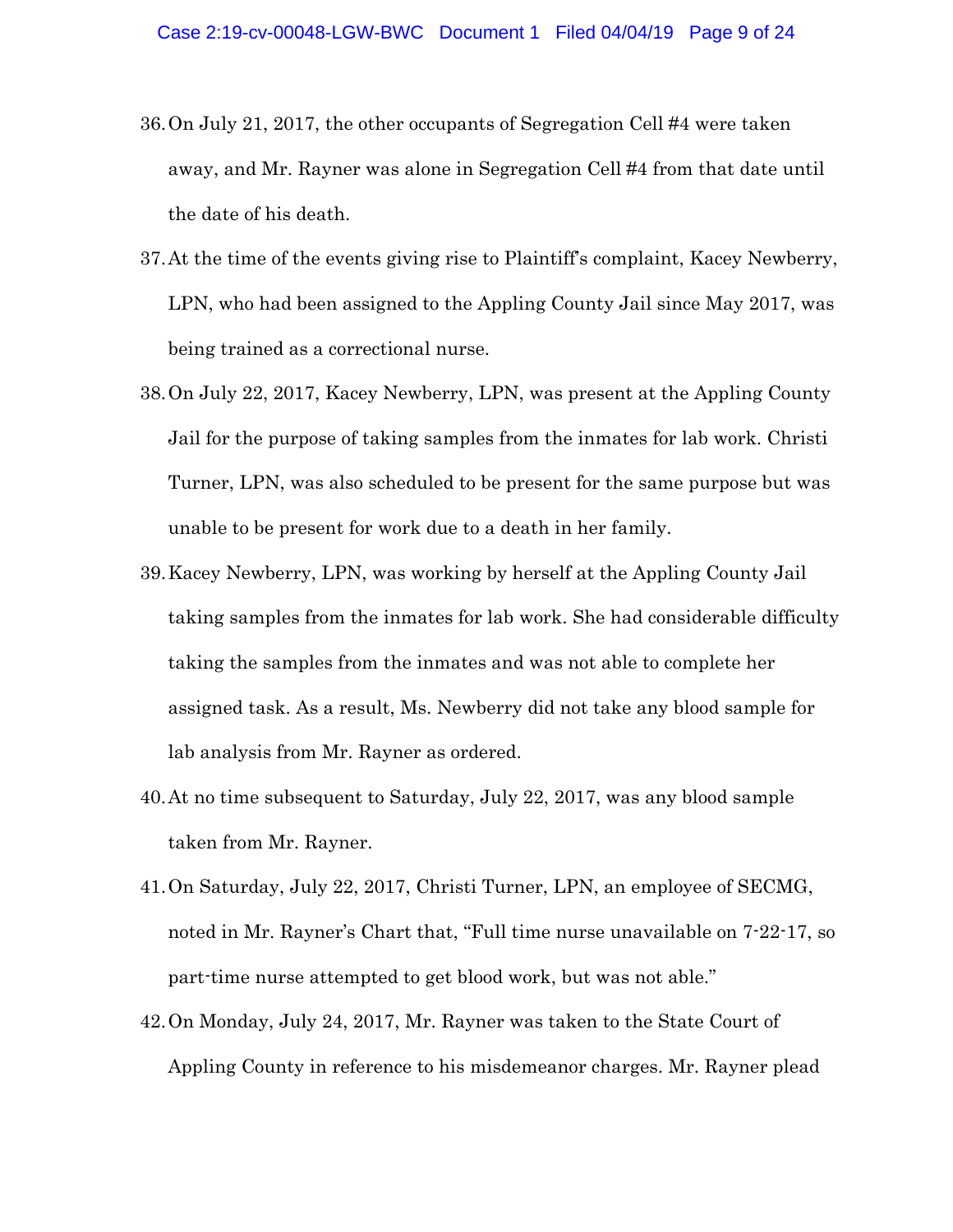guilty to all of the misdemeanor charges that were pending in Appling County. He received a 12 months sentence which was to be suspended on satisfactory completion of probation. Despite his felony bond remaining in place, he was returned to custody at the Appling County Jail and he was not released.

43.On Monday July 24, 2017, at about 11:00 A.M. Mr. Rayner informed the State Court of Appling County during his plea colloquy, that

> And I been using the bathroom, passing blood and all that, too. They supposed to took me to the hospital after that, but they didn't. I really need my body checked out, Mr. Pres. Whatever you can do to help me get out I'd appreciate it.

- 44.On the morning of Tuesday, July 25, 2017 Mr. Rayner began to experience increased distress from the infection which would eventually kill him. Video taken of his cell that morning show that he ate nothing that morning, and that he was in so much pain that he kneeled down and put his head and elbows on the floor.
- 45.On July 25, 2017, Mr. Rayner did not see the doctor at the jail when he made a periodic visit that day because his ordered labs were not complete.
- 46.Mr. Rayner did not eat any food on the evening of July 25, 2017.
- 47.Mr. Rayner had to use the toilet numerous times during the night of July 25- 26, 2017, and eventually pulled his bedding off his bed and moved it to the toilet area of his Segregation Cell #4.
- 48.Mr. Rayner began vomiting repeatedly on the morning of Wednesday, July 26, 2017.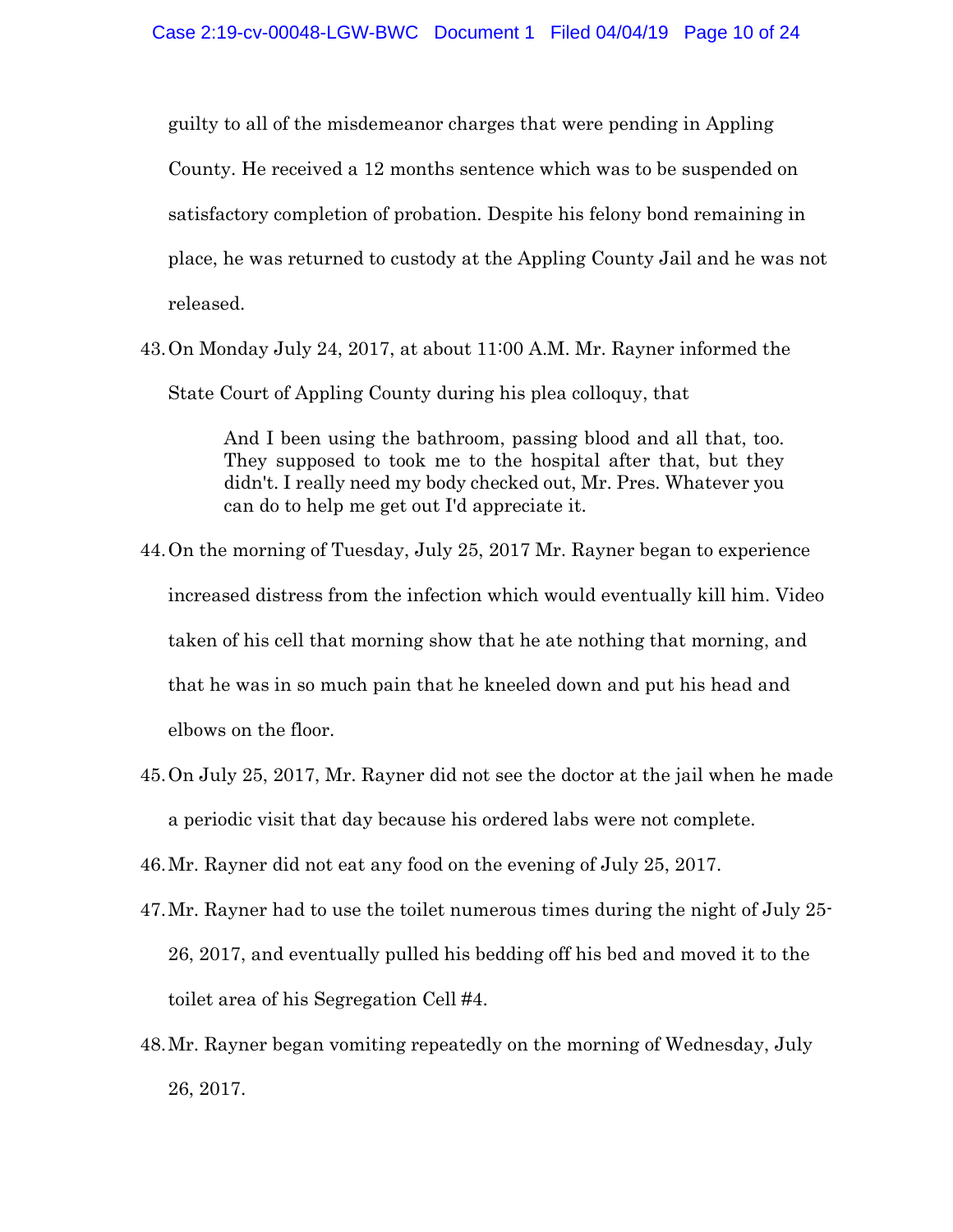- 49.On July 26, 2017, at 9:46 A.M. Mr. Rayner received a morning dose of Vistaril and his daily dose of Claritin.
- 50.On July 26, 2017, at 4:00 P.M. Mr. Rayner did not get his afternoon dose of Vistaril.
- 51.On July 26, 2017, at 5:08 P.M. Officer Hamilton came to Segregation Cell #4 and checked on Mr. Rayner.
- 52.On July 26, 2017, at 5:10 P.M. Mr. Rayner's supper tray was delivered to his cell by other inmates. Mr. Rayner did not eat any of his supper.
- 53.At 5:20 P.M. Mr. Rayner fell to the floor face down in the fetal position.
- 54.At 5:24 P.M., a white male inmate came to take away Mr. Rayner's supper tray.
- 55.At 5:52 P.M. Officer Watts came to Segregation Cell #4 and checked on Mr. Rayner, but offered him no assistance whatsoever, despite his obvious and growing distress.
- 56.At 6:29 P.M. Officer Griffis came to Segregation Cell #4 and checked on Mr. Rayner, but offered him no assistance whatsoever, despite his obvious and growing distress.
- 57.At 7:13 P.M. Officer Griffis came to Segregation Cell #4 and checked on Mr. Rayner, but offered him no assistance whatsoever, despite his obvious and growing distress.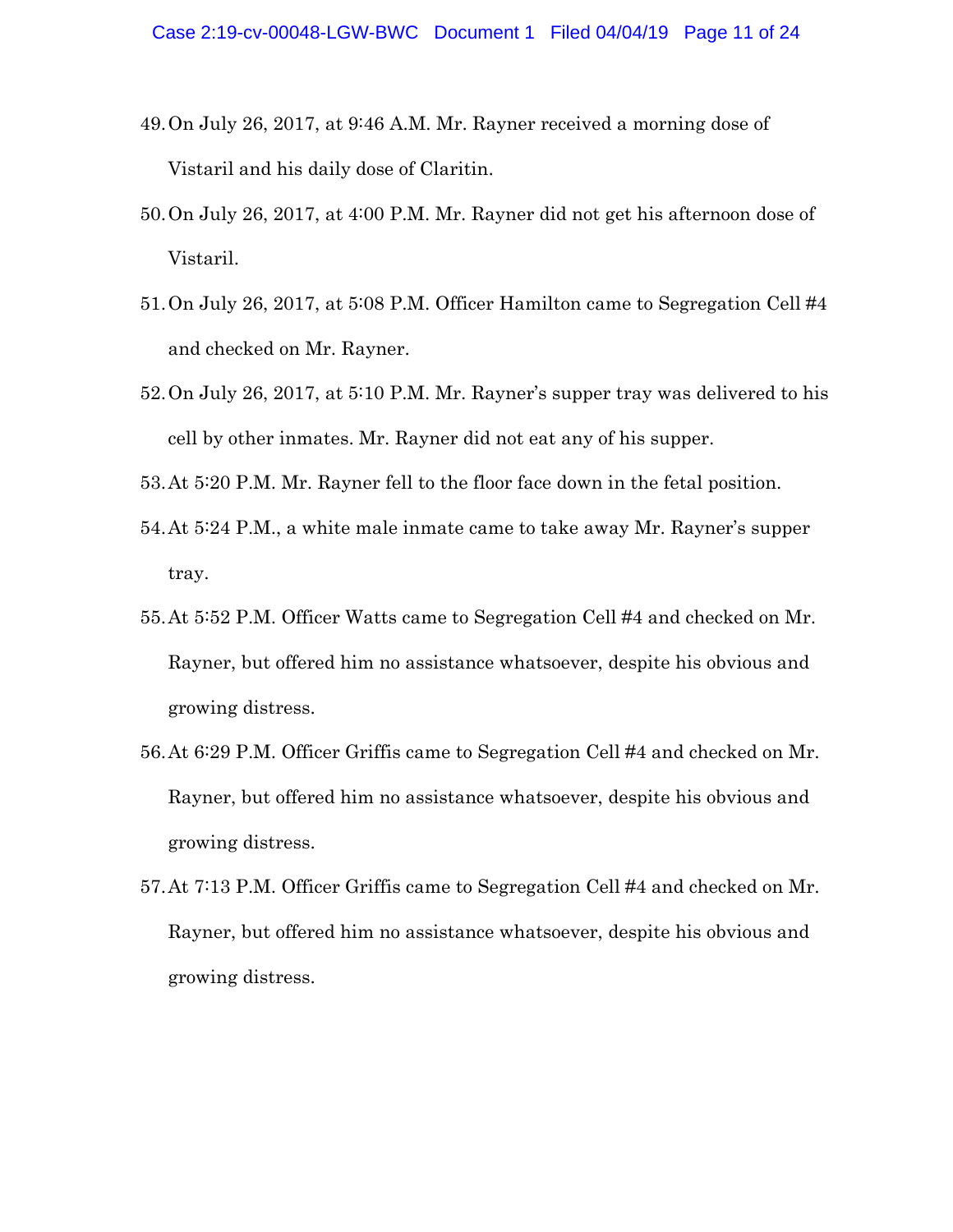- 58.At 8:02 P.M. Officer Dowdney came to Segregation Cell #4 and checked on Mr. Rayner, but offered him no assistance whatsoever, despite his obvious and growing distress.
- 59.At 8:20 P.M. Officer Merced came to Segregation Cell #4 opened the door, entered the Segregation Cell #4, covered her nose and mouth with her collar, because of the smell in the cell, and touched and spoke to Mr. Rayner. Officer Merced was accompanied by Officer Griffis. But neither officer offered him any assistance whatsoever, despite the fact that he was obviously profoundly ill and in growing distress.
- 60.During Mr. Rayner's last few hours, his cries for help, moans of pain, and obvious distress led the inmate in the segregation cell across the hallway, Latasha Denise Smith, to repeatedly use the intercom in her own cell to call the corrections officers in the tower for assistance to him.
- 61.She repeatedly told the officers in the control tower that Mr. Rayner was dying and that they needed to take him to a hospital.
- 62.Her complaints were so frequent and bothersome to the officers in the control tower that they disabled her intercom button and prevented her from making any further verbal complaints.
- 63.After her intercom button was disabled, she employed other methods to try and get the attention of the officers in the control tower, at one point taking off her bra and waving it in front of the camera in her segregation cell to get the attention of the corrections officers in the control tower.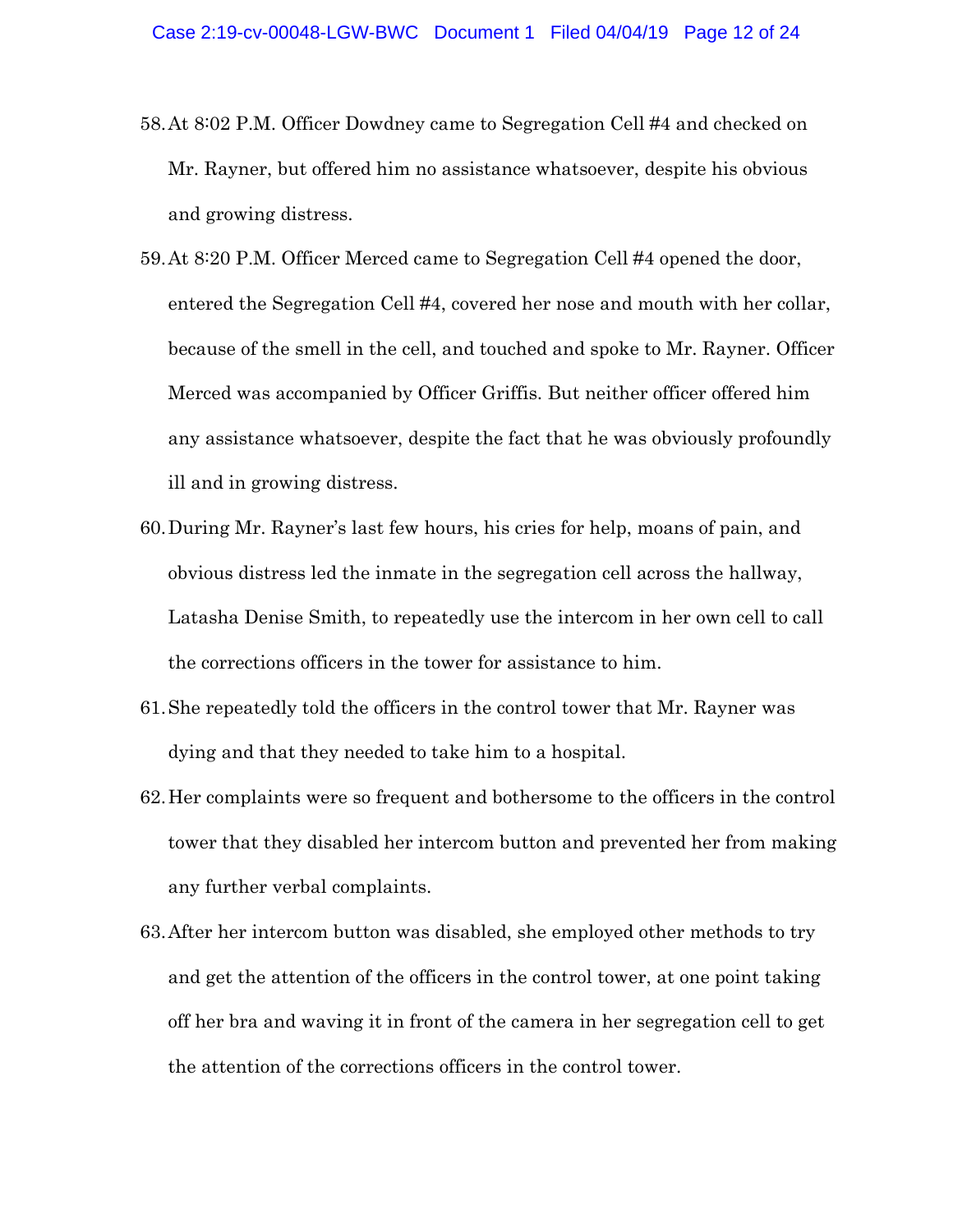- 64.Despite the complaints of Ms. Latasha Denise Smith, the corrections officers in the tower made no effort to provide medical assistance to Mr. Rayner.
- 65.Mr. Rayner remained on the floor of his cell unable to move for hours. According to the video recording of his cell, at 9:21 P.M. Mr. Rayner tried several times to push himself up off the floor without success.
- 66.At 9:31 P.M. Officer Merced came to Segregation Cell #4 and checked on Mr. Rayner, but offered him no assistance whatsoever, despite his obvious and growing distress.
- 67.At 9:32 P.M. video of his cell shows that Mr. Rayner tried to push himself up again without success. He rolled onto his back and stayed there.
- 68.A few minutes later at 9:46 P.M. Mr. Rayner stopped moving.
- 69.At about 9:57 P.M. Mr. Rayner died of the perforation of the descending colon brought on by peritonitis caused by sepsis
- 70.At 9:57 P.M. Officer Edwards, who was monitoring Mr. Rayner's cell via video and audio from the control room, could no longer hear Mr. Rayner breathing. Accordingly, Officer Edwards called to the cell on the intercom to check on him.
- 71.At 10:00 P.M. the corrections officer in the Control Tower called on the intercom to Segregation Cell #4 to check on Mr. Rayner, since he was not moving. There was no response from Mr. Rayner. Officer Merced advised Officer Griffis to go and check on him. Officer Griffis went to Segregation Cell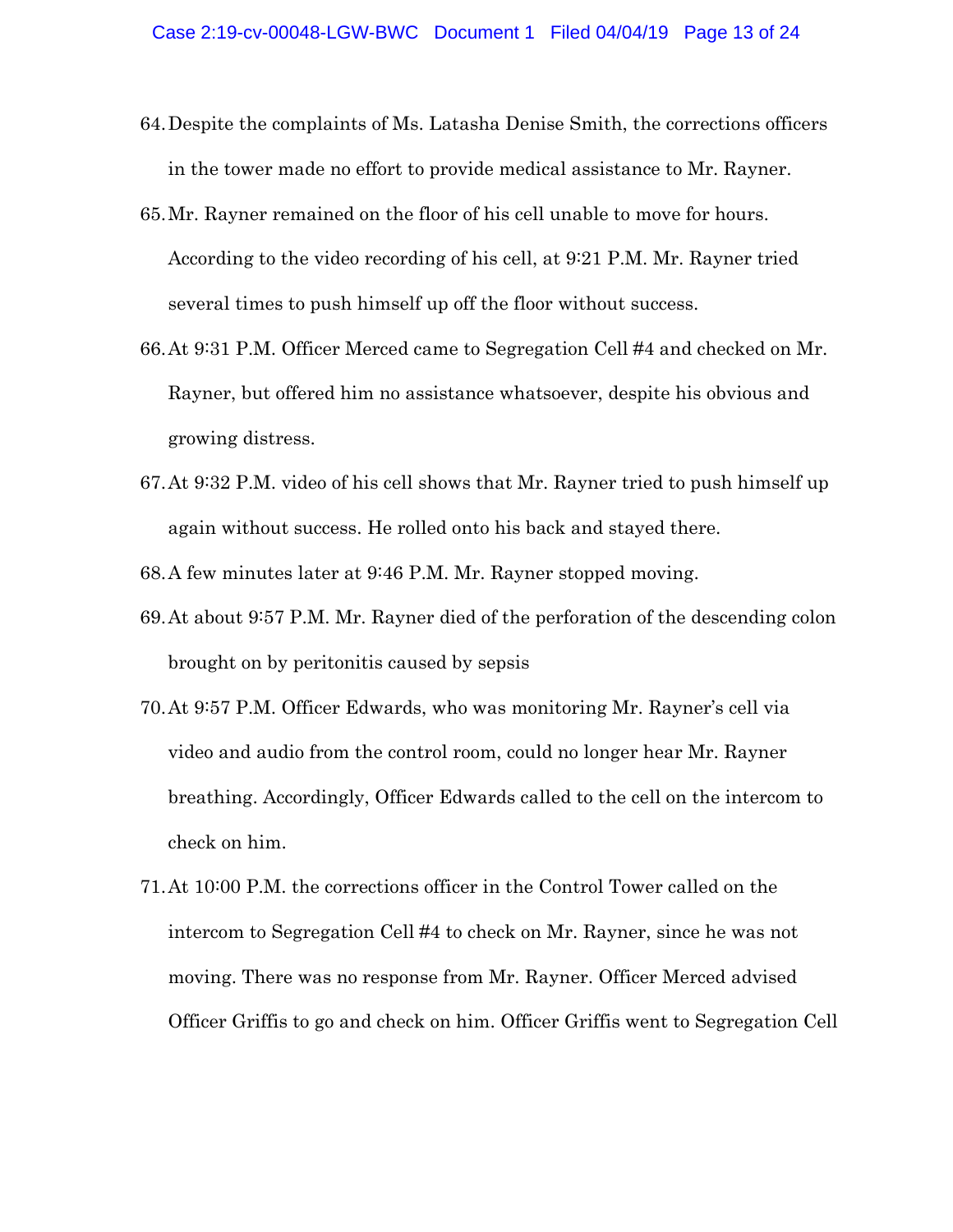#4 and found that Mr. Rayner was dead. Officer Griffis radioed that Rayner was not breathing. Officer Griffis was ordered to start CPR on Mr. Rayner.

- 72.At 10:02 P.M. the Sheriff's Department notified Appling Co EMS that assistance was needed at the jail.
- 73.Appling Co EMS arrived at the jail at 10:04 P.M, and at Mr. Rayner's cell at 10:05 P.M.
- 74.At 10:22 P.M. a cardiac monitor showed no heart function. Mr. Rayner was declared dead.
- 75.At all times relevant to this matter, the Appling County Sheriff's Department has operated the Appling County Jail through its Detention Operations Division.
- 76.Among other things, the Detention Operations Division of the Appling County Sheriff's Department is responsible for maintaining inmates physical and mental health.
- 77.Defendant Sheriff of Appling County had statutory duties to provide medical care to inmates confined under his supervision pursuant to O.C.G.A. §§ 42-5-  $2(a)$ ,  $42-4-4(a)(2)$ , and  $42-4-51(b)$ .
- 78.The policy of the Appling County Sheriff's Department is to release inmates whose bond has been posted per Policy Number 1.18 of the Appling County Sheriff's Office's Jail Operations Manual.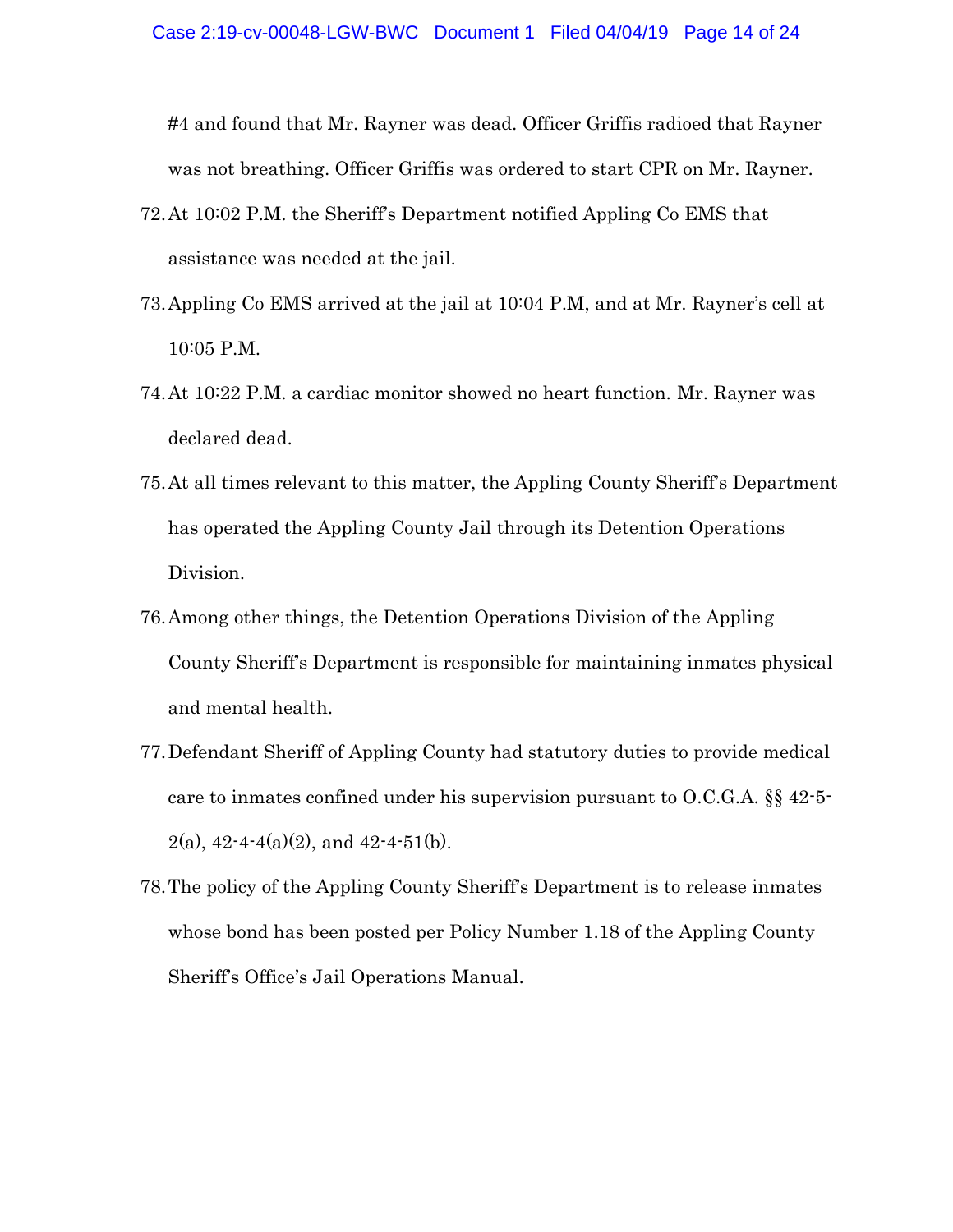### III. CAUSES OF ACTION

### COUNT I

## 42 U.S.C. § 1983

## DELIBERATE INDIFFERENCE TO SERIOUS MEDICAL NEED

- 79.Plaintiff re-alleges and incorporates herein by reference the allegations of Paragraphs 1 through 78, above, as if fully set out herein.
- 80.Defendants jointly, or severally, or both, deprived Mr. Rayner of his Fourteenth Amendment rights, privileges, or immunities as a citizen of the United States.
- 81.Defendant Melton, as Sheriff of Appling County, had statutory duties to provide medical care to inmates confined under his supervision pursuant to O.C.G.A.  $\S_{42444(a)(2), 42451(b), and 4252(a)}$ . The corrections officers named above were responsible for making sure that inmates confined to the Appling County Jail were provided with adequate medical care.
- 82.Defendant SECMG and its employees identified above, as contractors of the Defendant Sheriff of Appling County, had a duty to provide adequate medical care to inmates of the Appling County Jail.
- 83.Mr. Rayner had a serious medical need, that was so obvious that even a lay person would easily recognize the need for medical care.
- 84.Mr. Rayner had a serious medical need, which had been communicated to the Corrections Officers of the Appling County Jail, the medical staff of SECMG, the State Court of Appling County, and at least one Appling County Sheriff's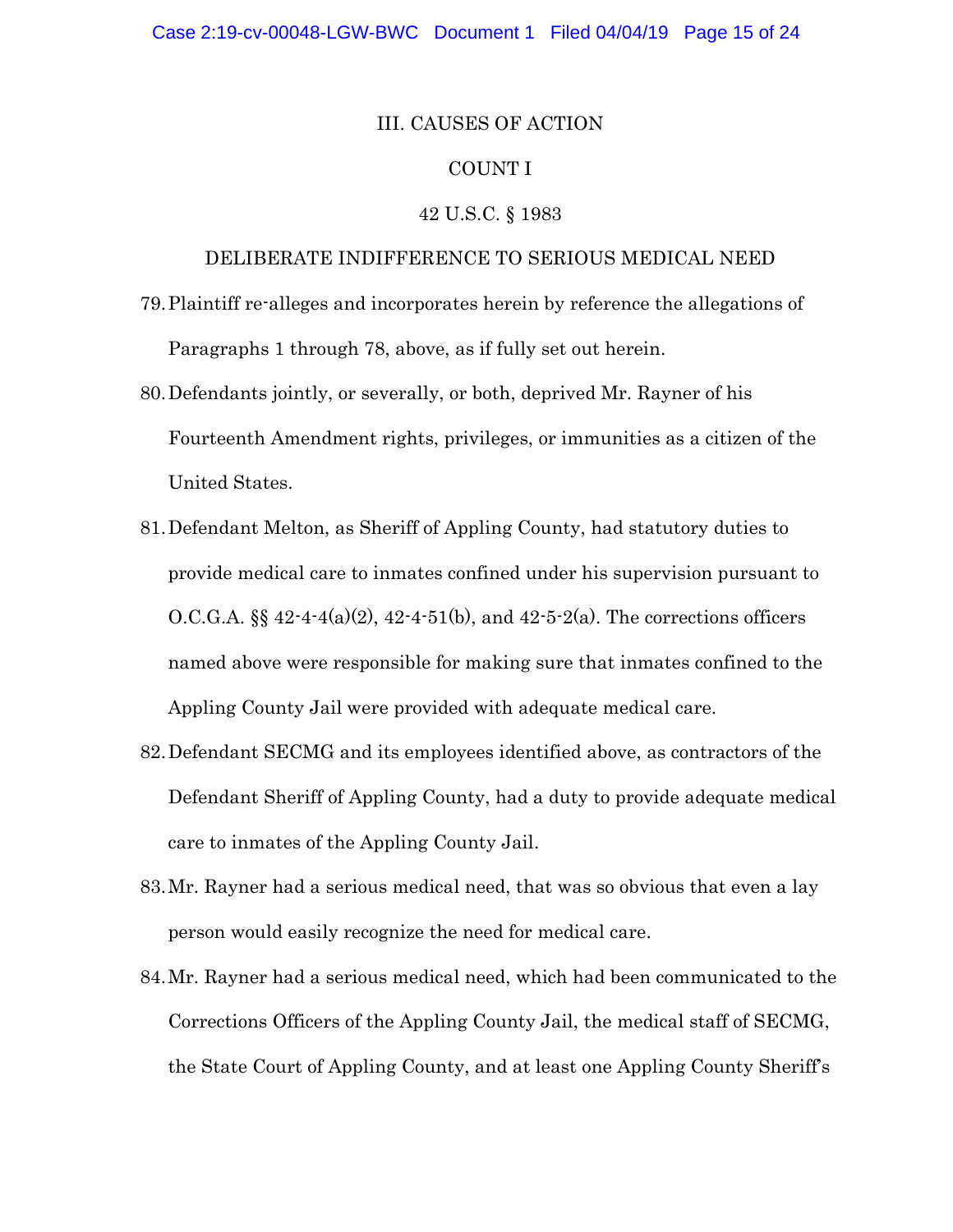#### Case 2:19-cv-00048-LGW-BWC Document 1 Filed 04/04/19 Page 16 of 24

Deputy who was present in the courtroom for his misdemeanor plea on July 24, 2017.

- 85.MR. Rayner's serious medical need posed a substantial risk of serious harm to him if left unattended.
- 86.Corrections Officers Barwick, Hamilton, Watts, Griffis, Dowdney, Merced, and Edwards individually, and in their capacity as employees of the Sheriff of Appling County, knew, based on their personal observation of him, that Mr. Rayner had a serious medical need that posed a substantial risk of serious medical harm.
- 87.The defendants named above provided medical care that was so cursory as to amount to a failure to provide care, or failed altogether to provide or get necessary medical care for decedent's serious medical need in disregard or indifference to the risk of serious harm to Mr. Rayner.
- 88.The defendants named above were acting under color of law when they failed to provide or get necessary medical care for Mr. Rayner.
- 89.The Defendants conduct caused Mr. Rayner's death.
- 90.Accordingly, Plaintiff is entitled to damages in an amount sufficient to provide full and reasonable compensation for the physical, mental, and emotional pain and suffering sustained by Mr. Rayner, medical expenses incurred to treat Mr. Rayner, and lost future wages of Mr. Rayner.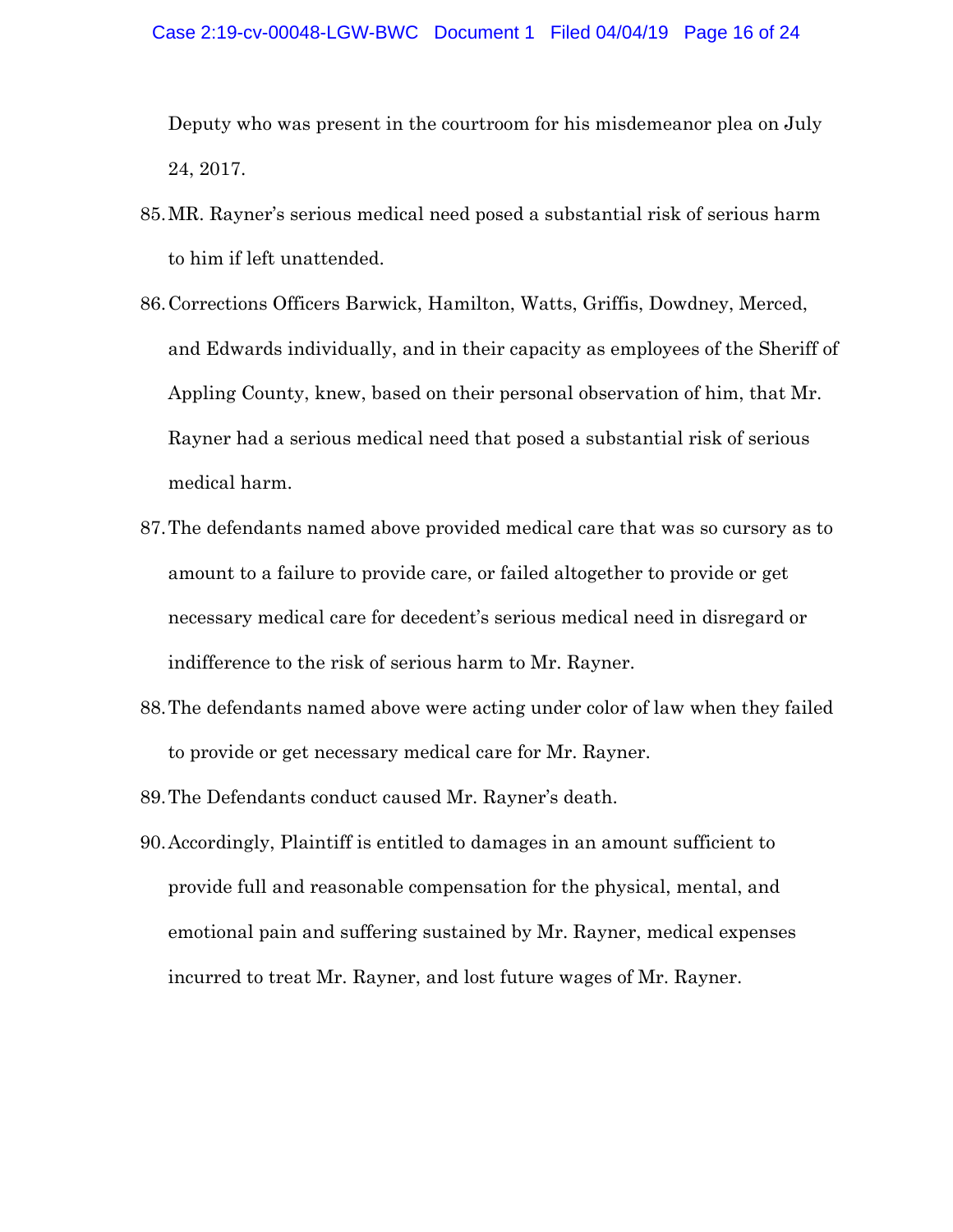## COUNT II

### 42 U.S.C. § 1983

## FAILURE TO RELEASE

- 91.Plaintiff re-alleges and incorporates herein by reference the allegations of Paragraphs 1 through 90, above, as if fully set out herein.
- 92.Defendants jointly, or severally, or both, deprived Mr. Rayner of his Eighth Amendment and Fourteenth Amendment rights, privileges, or immunities as a citizen of the United States.
- 93.Defendant Sheriff of Appling County failed to release Mr. Rayner on bond on Monday July 24, 2017, after the resolution of his misdemeanor criminal cases in the State Court of Appling County.
- 94.Mr. Rayner remained on bond for his outstanding felony criminal case, and as a result should have been released.
- 95.The failure of the Appling County Sheriff Department to release Mr. Rayner was a violation of his rights under the Eighth and Fourteenth Amendments to the U.S. Constitution.

## COUNT III

#### FALSE IMPRISONMENT

- 96.Plaintiff re-alleges and incorporates herein by reference the allegations of Paragraphs 1 through 95, above, as if fully set out herein.
- 97.On July 24, 2017, Defendant Sheriff of Appling County, failed to release Mr. Rayner from custody after he was sentenced to probation on that date.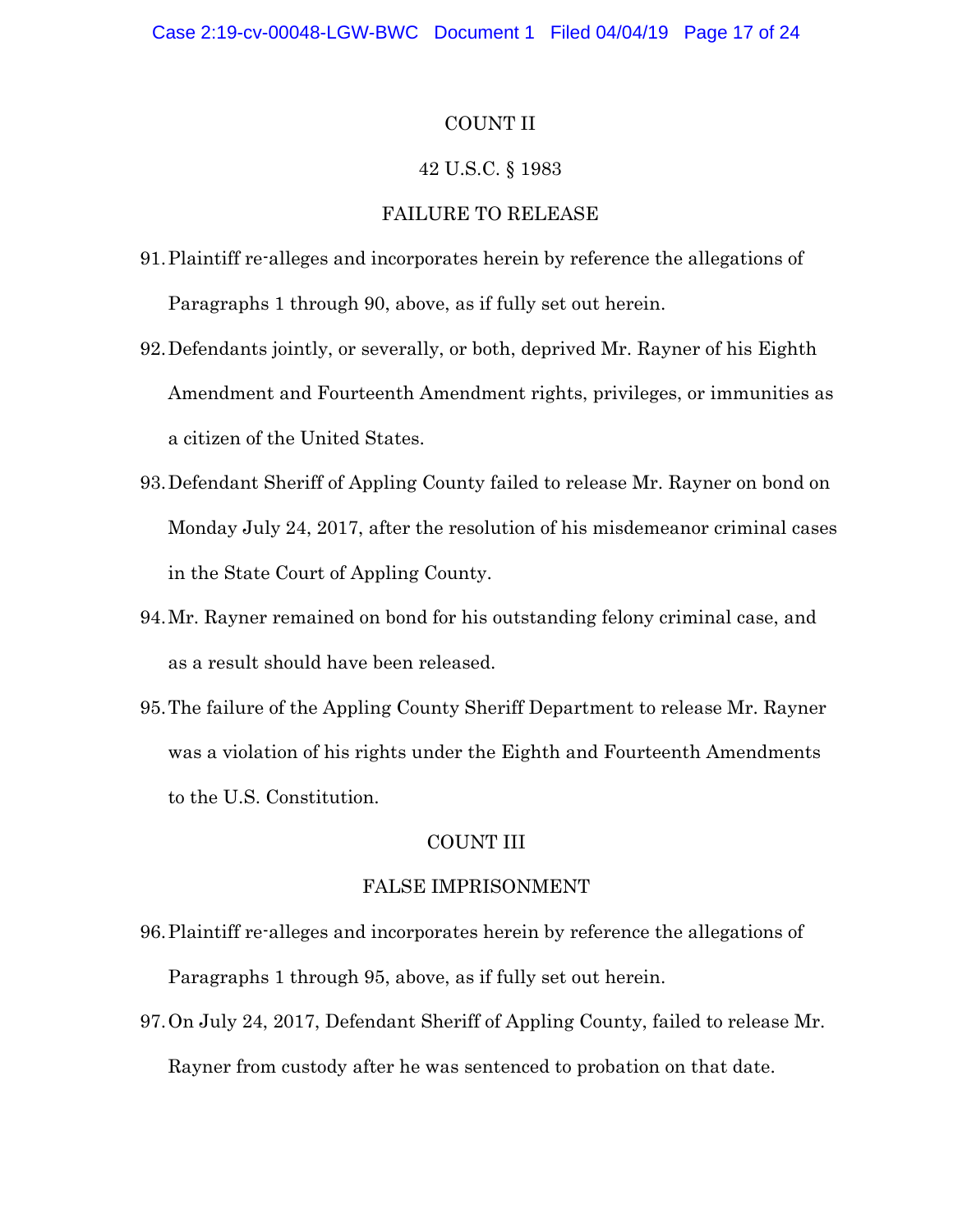- 98. Further detention of Mr. Rayner was unlawful.
- 99. The said Sheriff's failure to release Mr. Rayne was in bad faith.
- 100. Mr. Rayner was deprived of his personal liberty until July 26, 2017, the date of his death in the custody of the Appling County Sheriff.
- 101. Because of his false imprisonment Mr. Rayner was made to suffer great physical, mental, and emotional pain.
- 102. As a result, Defendant Sheriff is liable in damages to Plaintiff for an amount to be proven at trial.

## COUNT IV

#### NEGLIGENCE PER SE

## MEDICAL MALPRACTICE

- 103. Plaintiff re-alleges and incorporates herein by reference the allegations of Paragraphs 1 through 102, above, as if fully set out herein.
- 104. Defendant SECMG, in its capacity as a contractor of the Appling County Sheriff's Office, and its employees Christi Turner, LPN, Knicole Lee, FNP, Kacey Newberry, LPN, and Lynn Marsh, LPN, had statutory duties to provide medical care to inmates confined under the supervision of the Appling County Sheriff pursuant to O.C.G.A. §§ 42-5-2(a), 42-4-4(a)(2), and  $42 - 4 - 51(b)$ .
- 105. At all times relevant to this, matter Mr. Rayner was a pretrial detainee, in the custody of the Appling County Sheriff, and confined at the Appling County Jail.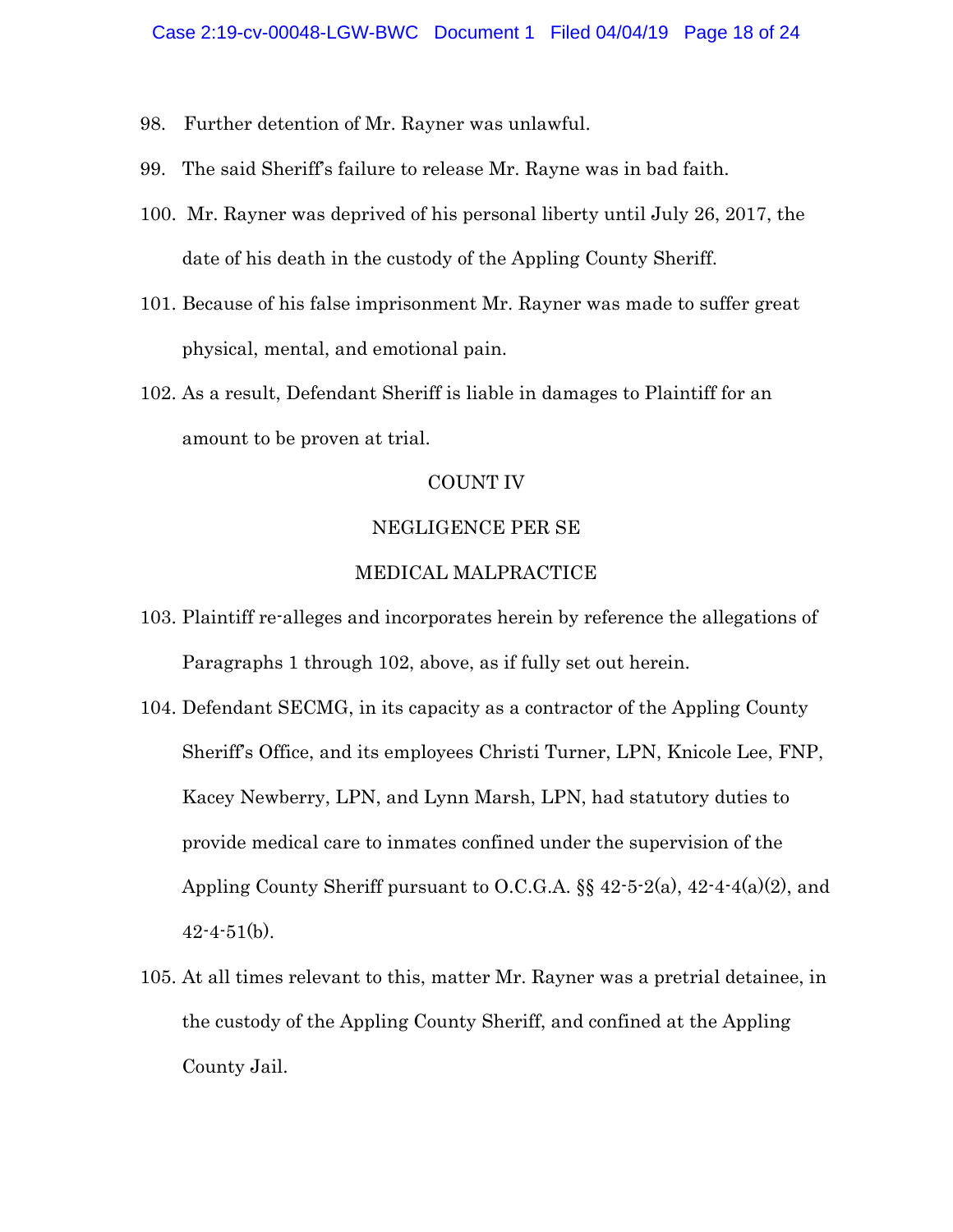- 106. SECMG and its employees Christi Turner, LPN, Knicole Lee, FNP, Kacey Newberry, LPN, and Lynn Marsh, LPN, negligently failed to provide reasonably adequate medical care to Mr. Rayner.
- 107. SECMG and its employees Knicole Lee, FNP, and Lynn Marsh, LPN, failed to follow up once it was determined at intake into the Appling County Jail on July 16, 2017, that Mr. Rayner was febrile.
- 108. SECMG and its employee Kacey Newberry, LPN, failed to adequately investigate Mr. Rayner's complaints of low back pain and stomach pain on July 20, 2017.
- 109. SECMG and its employee Christi Turner, LPN failed to collect samples for lab tests as ordered at any time during Mr. Rayner's incarceration.
- 110. SECMG failed to allow Mr. Rayner to see a medical doctor in the employ of SECMG on July 25, 2016, because it employees had failed to collect lab samples as ordered.
- 111. As a result of the negligent failure of SECMG to provide reasonably adequate medical care to Mr. Rayner, he died in the Appling County Jail on July 26, 2017.
- 112. In compliance with the law of the State of Georgia, attached to this complaint is the affidavit of Dr. Lori E. Roscoe, setting forth the negligence of the Defendants and specifying therein the standard of care.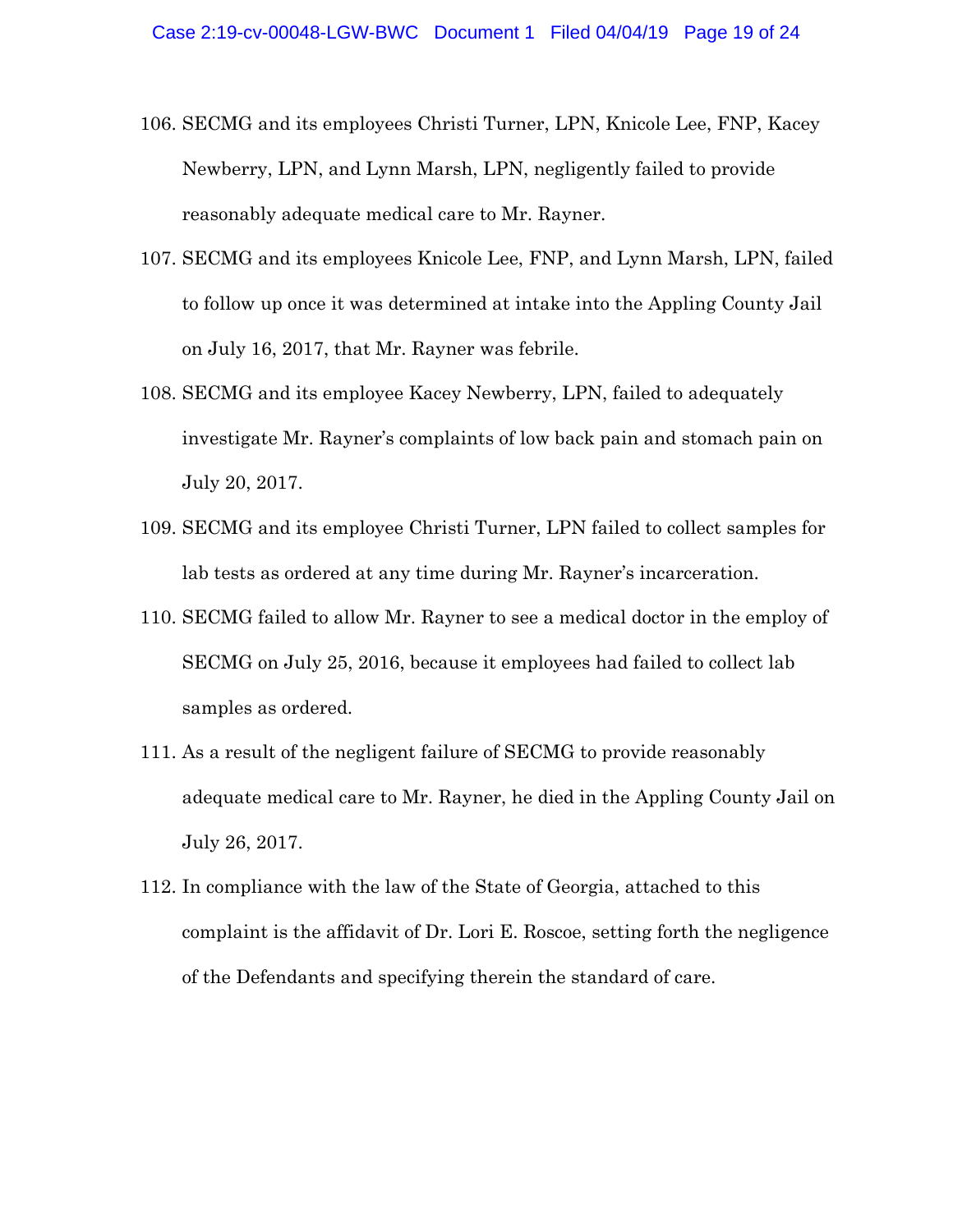### COUNT V

### NEGLIGENCE

## MEDICAL MALPRACTICE

- 113. Plaintiff re-alleges and incorporates herein by reference the allegations of Paragraphs 1 through 112, above, as if fully set out herein.
- 114. SECMG and its employees Christi Turner, LPN, Knicole Lee, FNP, Kacey Newberry, LPN, and Lynn Marsh, LPN, negligently failed to provide reasonably adequate medical care to Mr. Rayner.
- 115. SECMG and its employees Knicole Lee, FNP, and Lynn Marsh, LPN, failed to follow up once it was determined at intake into the Appling County Jail on July 16, 2017, that Mr. Rayner was febrile.
- 116. SECMG and its employee Kacey Newberry, LPN, failed to adequately investigate Mr. Rayner's complaints of low back pain and stomach pain on July 20, 2017.
- 117. SECMG and its employee Christi Turner, LPN failed to collect samples for lab tests as ordered at any time during Mr. Rayner's incarceration.
- 118. SECMG failed to allow Mr. Rayner to see a medical doctor in the employ of SECMG on July 25, 2016, because it employees had failed to collect lab samples as ordered.
- 119. As a result of the negligent failure of SECMG to provide reasonably adequate medical care to Mr. Rayner, he died in the Appling County Jail on July 26, 2017.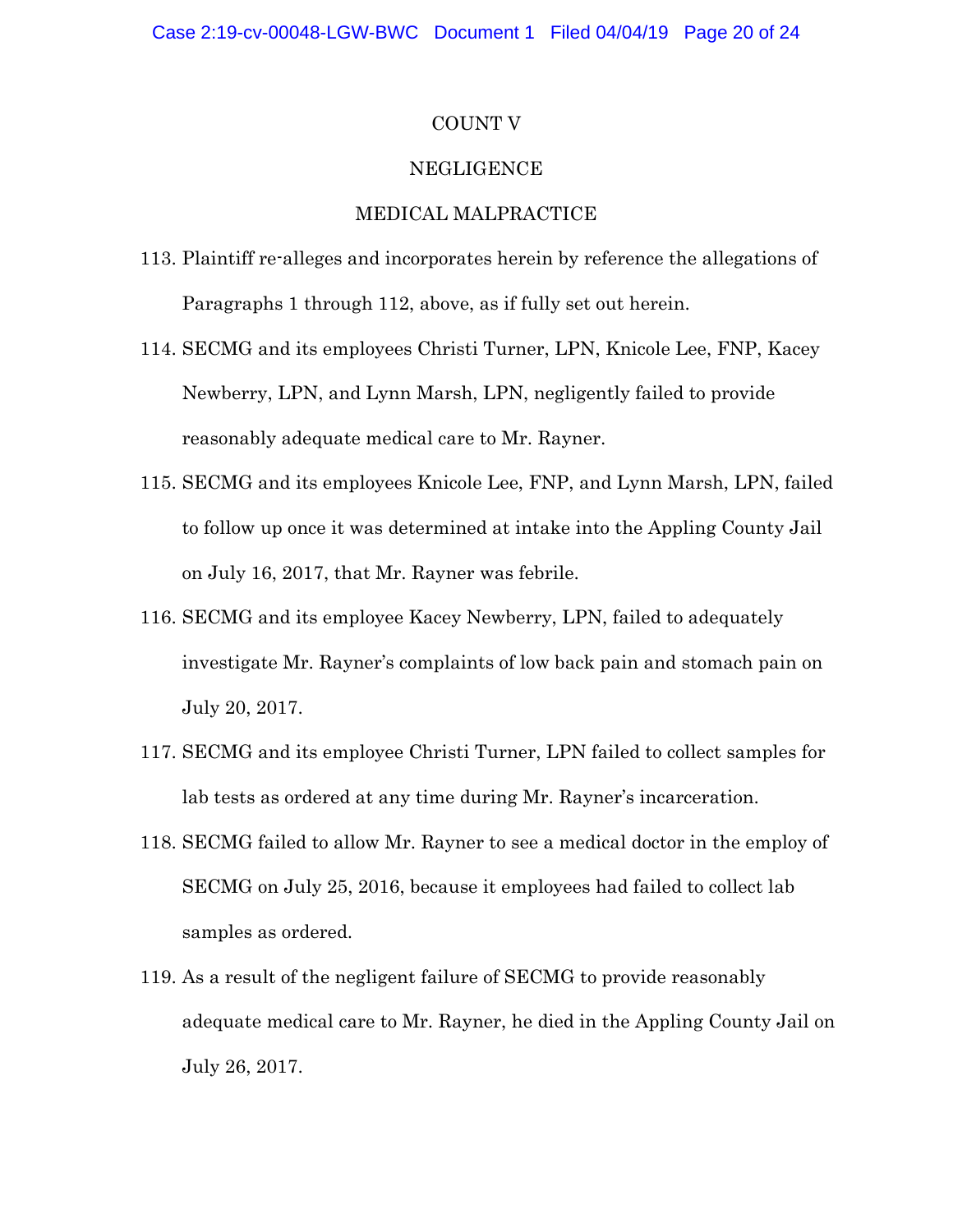120. In compliance with the law of the State of Georgia, attached to this complaint is the affidavit of Dr. Lori E. Roscoe setting forth the negligence of the Defendants and specifying therein the standard of care.

### COUNT VI

#### WRONGFUL DEATH

- 121. Plaintiff re-alleges and incorporates herein by reference the allegations of Paragraphs 1 through 120, above, as if fully set out herein.
- 122. Defendant SECMG, in its capacity as a contractor of the Appling County Sheriff's Office, and its employees Christi Turner, LPN, Knicole Lee, FNP, Kacey Newberry, LPN, and Lynn Marsh, LPN, had statutory duties to provide medical care to inmates confined under the supervision of the Appling County Sheriff pursuant to O.C.G.A. §§ 42-5-2(a), 42-4-4(a)(2), and  $42 - 4 - 51(b)$ .
- 123. SECMG and its employees Christi Turner, LPN, Knicole Lee, FNP, Kacey Newberry, LPN, and Lynn Marsh, LPN, negligently failed to provide reasonably adequate medical care to Mr. Rayner.
- 124. SECMG and its employees Knicole Lee, FNP, and Lynn Marsh, LPN, failed to follow up once it was determined at intake into the Appling County Jail on July 16, 2017, that Mr. Rayner was febrile.
- 125. SECMG and its employee Kacey Newberry, LPN, failed to adequately investigate Mr. Rayner's complaints of low back pain and stomach pain on July 20, 2017.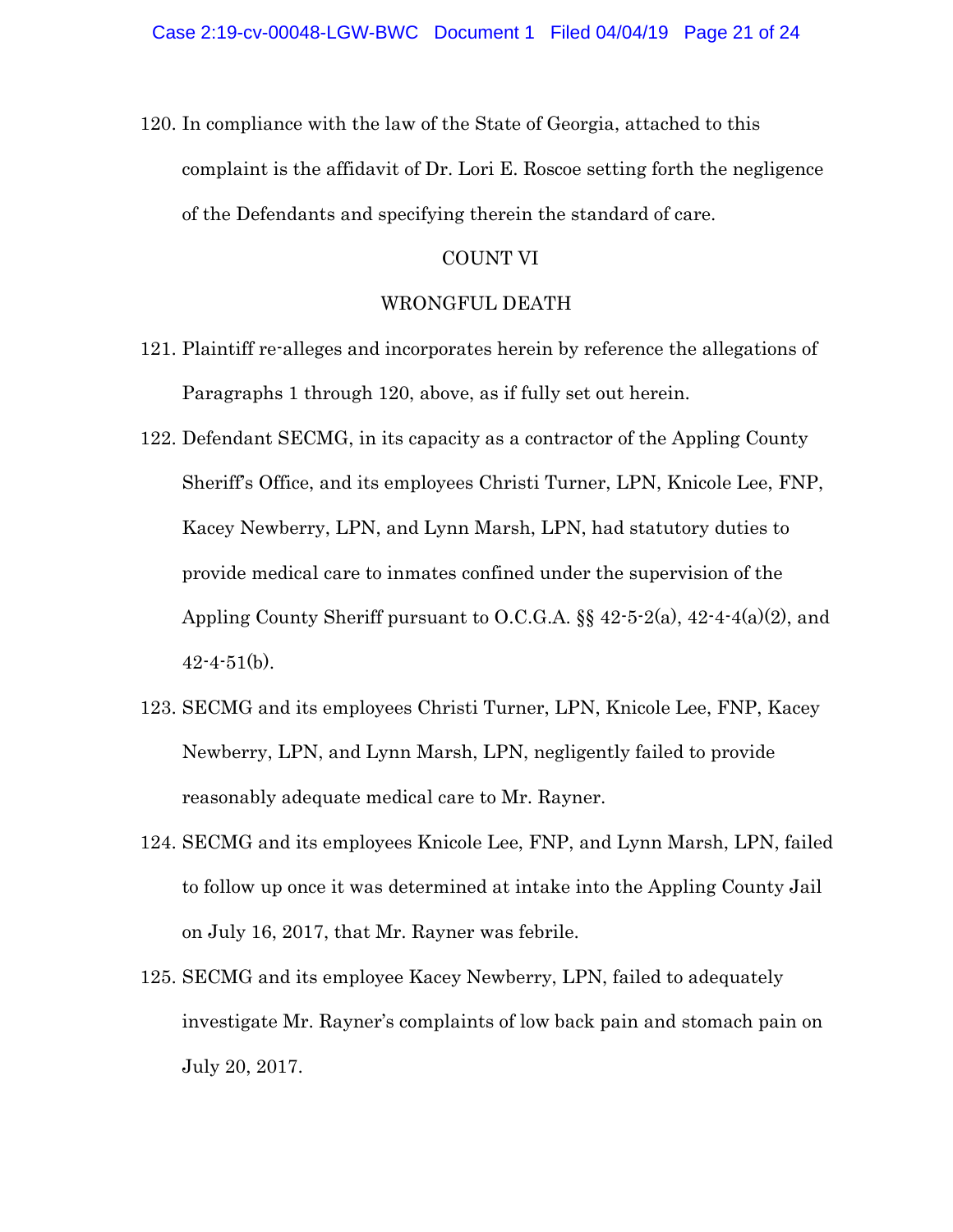- 126. SECMG and its employee Christi Turner, LPN failed to collect samples for lab tests as ordered at any time during Mr. Rayner's incarceration.
- 127. SECMG failed to allow Mr. Rayner to see a medical doctor in the employ of SECMG on July 25, 2016, because its employees had failed to collect lab samples as ordered.
- 128. As a result of the negligent failure of SECMG to provide reasonably adequate medical care to Mr. Rayner, he died in the Appling County Jail on July 26, 2017.
- 129. Plaintiff Dinetha L. Rayner was the lawful spouse of plaintiff.
- 130. Plaintiff is entitled to bring this action. On the date of his death, Mr. Rayner was 42 years of age and had a reasonable life expectancy of 33 years.
- 131. Plaintiff is entitled to recover the full value of the life of Mr. Rayner, in an amount to be proven at trial.

#### COUNT VII

### PUNITIVE DAMAGES

- 132. Plaintiff re-alleges and incorporates herein by reference the allegations of Paragraphs 1 through 131, above, as if fully set out herein.
- 133. Plaintiff contends that Defendants, jointly, severally, or jointly and severally, acted with malice or with reckless indifference to Mr. Rayner's federally protected rights.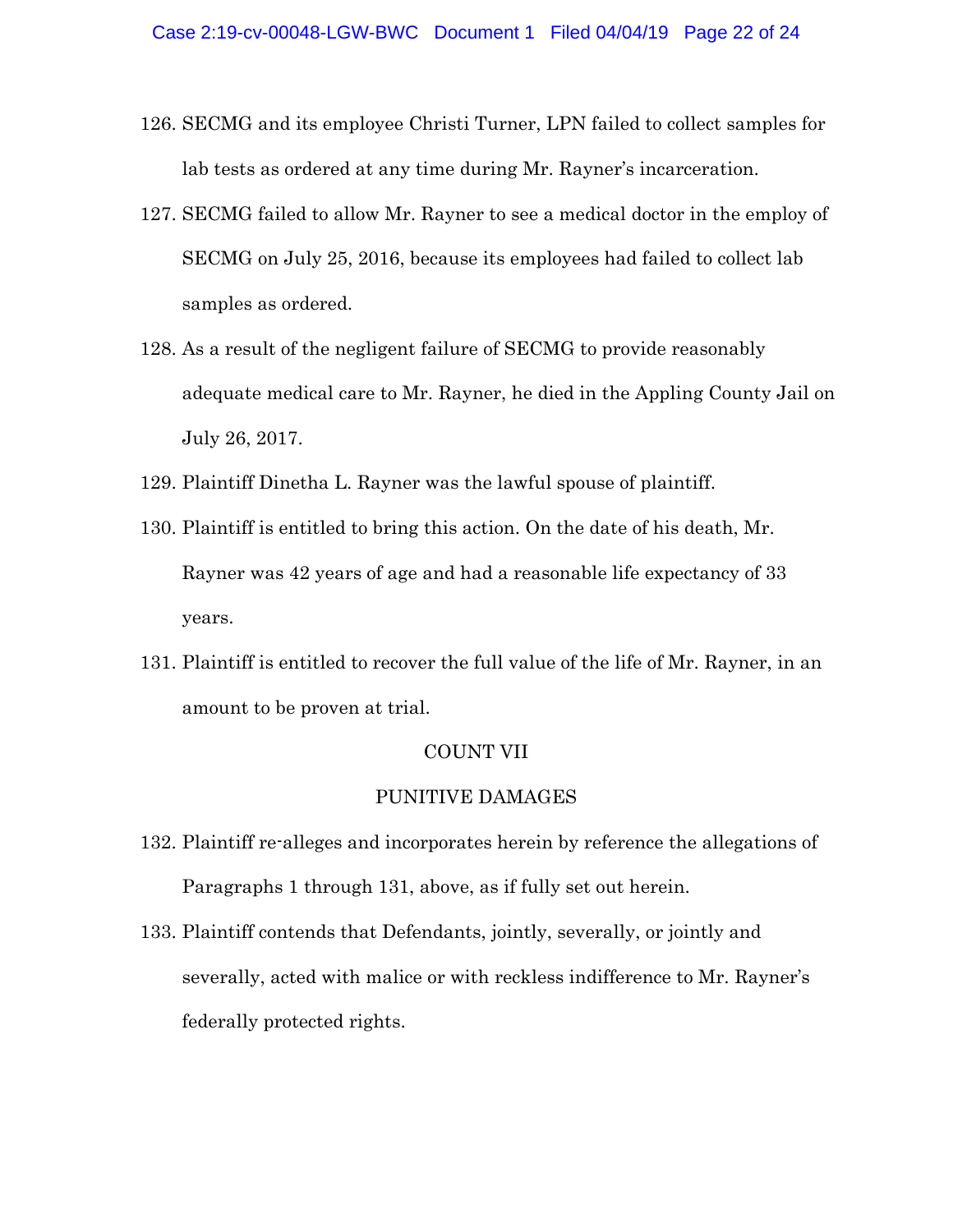- 134. Defendants' conduct showed a callous disregard for whether the conduct violated Mr. Rayner's protected federal rights.
- 135. Accordingly, Plaintiff is entitled to recover punitive damages from Defendants.

## COUNT VIII

## ATTORNEYS FEES AND EXPENSES OF LITIGATION

- 136. Plaintiff re-alleges and incorporates herein by reference the allegations of Paragraphs 1 through 135, above, as if fully set out herein.
- 137. Defendants have acted in bad faith, have been stubbornly litigious, or have caused Plaintiff unnecessary trouble and expense and Plaintiff is entitled to recover from Defendants all expenses of litigation, including attorney fees.
- 138. WHEREFORE, Plaintiff prays for the issuance and service of process as provided by law, for trial by jury, and that they recover damages for pain and suffering, medical expenses past and future, punitive damages, and attorney's fees and expenses of litigation, and court costs, and such other damages as are just and proper.

This 4th day of April, 2019.

/s/ C. Mitchell Warnock, Jr. C. Mitchell Warnock, Jr. GA Bar Number 738102 Attorney for Plaintiff

Mitchell Warnock, LLC 1104 Bellevue Avenue Dublin, GA 31021 478-275-8119 478-275-7901 Fax warnocklaw@bellsouth.net